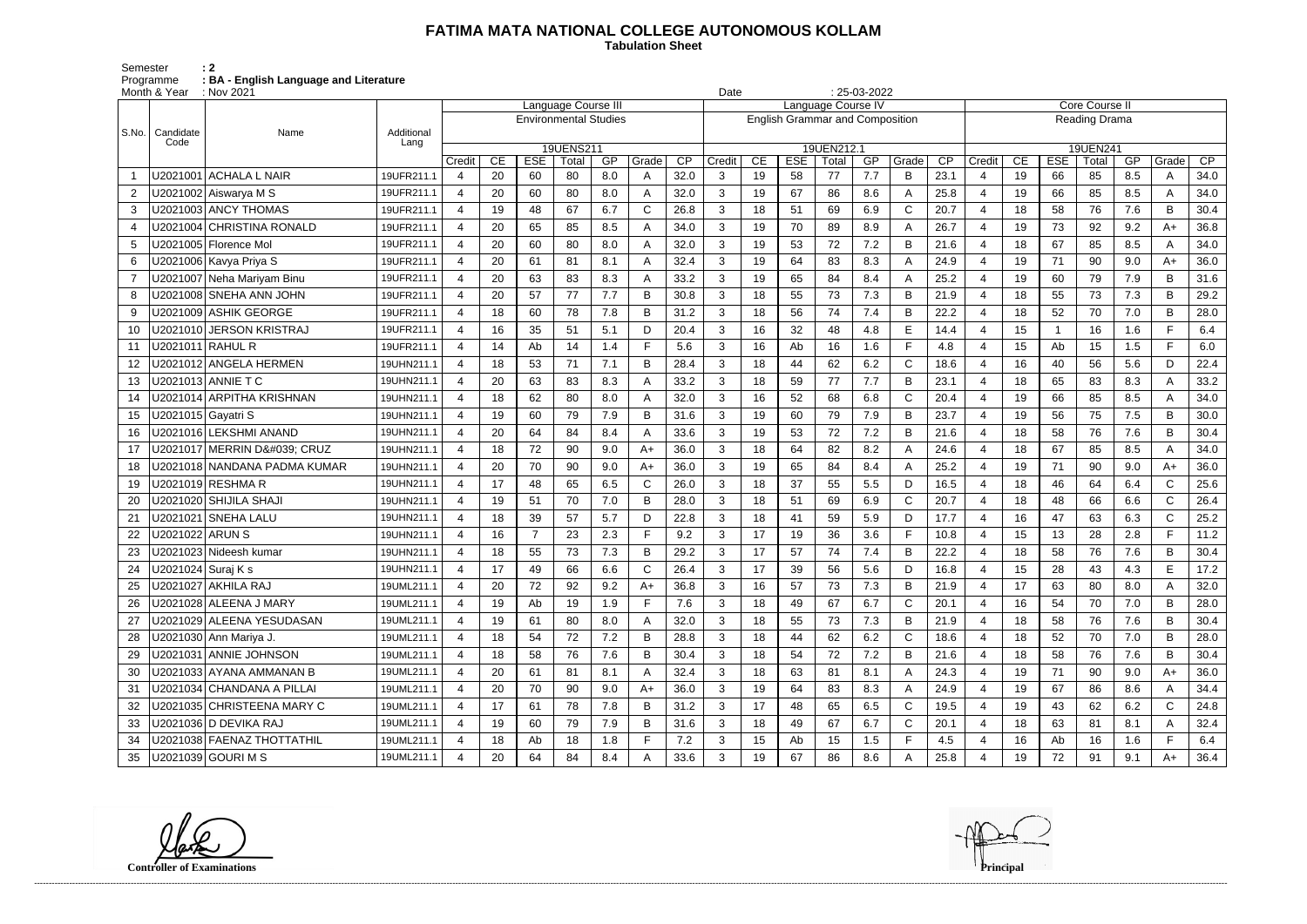|       |                   |                               | Language Course III |                         |                 |                              |             |           | Language Course IV |                         |             |          |                  |                                        |           | Core Course II |                 |                  |                 |                  |               |           |               |                         |
|-------|-------------------|-------------------------------|---------------------|-------------------------|-----------------|------------------------------|-------------|-----------|--------------------|-------------------------|-------------|----------|------------------|----------------------------------------|-----------|----------------|-----------------|------------------|-----------------|------------------|---------------|-----------|---------------|-------------------------|
|       |                   |                               |                     |                         |                 | <b>Environmental Studies</b> |             |           |                    |                         |             |          |                  | <b>English Grammar and Composition</b> |           |                |                 |                  |                 |                  | Reading Drama |           |               |                         |
| S.No. | Candidate<br>Code | Name                          | Additional<br>Lang  |                         |                 |                              |             |           |                    |                         |             |          |                  |                                        |           |                |                 |                  |                 |                  |               |           |               |                         |
|       |                   |                               |                     |                         |                 |                              | 19UENS211   |           |                    |                         |             |          |                  | 19UEN212.1                             |           |                | $\overline{CP}$ |                  |                 |                  | 19UEN241      |           |               |                         |
| 36    | U2021040          | <b>JAHNAVIS</b>               | 19UML211.1          | Credit<br>4             | <b>CE</b><br>20 | <b>ESE</b><br>71             | Total<br>91 | GP<br>9.1 | Grade<br>$A+$      | $\overline{CP}$<br>36.4 | Credit<br>3 | CE<br>19 | <b>ESE</b><br>67 | Total<br>86                            | GP<br>8.6 | Grade<br>A     | 25.8            | Credit<br>4      | <b>CE</b><br>19 | <b>ESE</b><br>72 | Total<br>91   | GP<br>9.1 | Grade<br>$A+$ | $\overline{CP}$<br>36.4 |
| 37    | U2021041          | <b>JAQUILIN P</b>             | 19UML211.1          | 4                       | 20              | 61                           | 81          | 8.1       | A                  | 32.4                    | 3           | 18       | 47               | 65                                     | 6.5       | $\mathsf{C}$   | 19.5            | 4                | 18              | 55               | 73            | 7.3       | B             | 29.2                    |
| 38    |                   | U2021042   JENISHA S          | 19UML211.1          | 4                       | 17              | 59                           | 76          | 7.6       | B                  | 30.4                    | 3           | 16       | 52               | 68                                     | 6.8       | $\mathsf{C}$   | 20.4            | $\overline{4}$   | 17              | 57               | 74            | 7.4       | B             | 29.6                    |
|       | U2021043          | <b>JESSLY JOSEPH</b>          | 19UML211.1          | 4                       | 17              |                              | 73          | 7.3       | B                  | 29.2                    | 3           | 18       | 59               | 77                                     | 7.7       | B              | 23.1            | $\overline{4}$   | 17              | 38               |               | 5.5       | D             | 22.0                    |
| 39    |                   |                               |                     |                         |                 | 56                           |             |           |                    |                         |             |          |                  |                                        |           |                |                 |                  |                 |                  | 55            |           |               |                         |
| 40    |                   | U2021044   Jini Thomas Chacko | 19UML211.1          | $\overline{4}$          | 20              | 63                           | 83          | 8.3       | А                  | 33.2                    | 3           | 19       | 58               | 77                                     | 7.7       | B              | 23.1            | $\overline{4}$   | 19              | 65               | 84            | 8.4       | A<br>F.       | 33.6                    |
| 41    |                   | U2021045   JOSMI JOHNSON      | 19UML211.1          | 4                       | 17              | 28                           | 45          | 4.5       | E                  | 18.0                    | 3           | 18       | 39               | 57                                     | 5.7       | D              | 17.1            | $\overline{4}$   | 17              | -1               | 18            | 1.8       |               | 7.2                     |
| 42    |                   | U2021047   MARY JUDY S        | 19UML211.1          | $\overline{\mathbf{4}}$ | 18              | 42                           | 60          | 6.0       | $\mathsf{C}$       | 24.0                    | 3           | 18       | Ab               | 18                                     | 1.8       | $\mathsf{F}$   | 5.4             | 4                | 18              | Ab               | 18            | 1.8       | F.            | 7.2                     |
| 43    |                   | U2021048 Meenakshy B S        | 19UML211.1          | $\overline{4}$          | 20              | 67                           | 87          | 8.7       |                    | 34.8                    | 3           | 18       | 66               | 84                                     | 8.4       | A              | 25.2            | $\overline{4}$   | 19              | 64               | 83            | 8.3       | A             | 33.2                    |
| 44    |                   | U2021049 MEGHA MATHEW         | 19UML211.1          | 4                       | 20              | 67                           | 87          | 8.7       | А                  | 34.8                    | 3           | 18       | 63               | 81                                     | 8.1       | A              | 24.3            | $\boldsymbol{4}$ | 19              | 65               | 84            | 8.4       | A             | 33.6                    |
| 45    |                   | U2021050   Merina A           | 19UML211.1          | $\overline{4}$          | 18              | 48                           | 66          | 6.6       | $\mathsf{C}$       | 26.4                    | 3           | 18       | 55               | 73                                     | 7.3       | B              | 21.9            | $\overline{4}$   | 15              | 50               | 65            | 6.5       | $\mathsf{C}$  | 26.0                    |
| 46    |                   | U2021051   MINNAH A           | 19UML211.1          | 4                       | 18              | 60                           | 78          | 7.8       | B                  | 31.2                    | 3           | 18       | 53               | 71                                     | 7.1       | B              | 21.3            | $\overline{4}$   | 16              | 68               | 84            | 8.4       | A             | 33.6                    |
| 47    |                   | U2021052 Priyata M            | 19UML211.1          | 4                       | 19              | 61                           | 80          | 8.0       | Α                  | 32.0                    | 3           | 19       | 61               | 80                                     | 8.0       | $\overline{A}$ | 24.0            | $\overline{4}$   | 18              | 63               | 81            | 8.1       | Α             | 32.4                    |
| 48    |                   | U2021053 RESHMA RAJ R S       | 19UML211.1          | $\overline{4}$          | 17              | 39                           | 56          | 5.6       | D                  | 22.4                    | 3           | 18       | 39               | 57                                     | 5.7       | D              | 17.1            | $\overline{4}$   | 16              | 37               | 53            | 5.3       | D             | 21.2                    |
| 49    |                   | U2021054 Sara Rahim           | 19UHN211.1          | 4                       | 20              | 63                           | 83          | 8.3       | Α                  | 33.2                    | 3           | 18       | 67               | 85                                     | 8.5       | A              | 25.5            | $\overline{4}$   | 17              | 72               | 89            | 8.9       | A             | 35.6                    |
| 50    |                   | U2021055 Sherin C Motha       | 19UML211.1          | $\overline{4}$          | 18              | 60                           | 78          | 7.8       | B                  | 31.2                    | 3           | 18       | 57               | 75                                     | 7.5       | B              | 22.5            | $\overline{4}$   | 16              | 46               | 62            | 6.2       | $\mathsf{C}$  | 24.8                    |
| 51    |                   | J2021056 SNEHA JES            | 19UML211.1          | 4                       | 19              | 65                           | 84          | 8.4       | А                  | 33.6                    | 3           | 18       | 64               | 82                                     | 8.2       | A              | 24.6            | 4                | 17              | 65               | 82            | 8.2       | A             | 32.8                    |
| 52    |                   | U2021057 SUMIMOL MATHAI       | 19UML211.1          | 4                       | 19              | 61                           | 80          | 8.0       | A                  | 32.0                    | 3           | 18       | 49               | 67                                     | 6.7       | $\mathsf{C}$   | 20.1            | $\overline{4}$   | 17              | 46               | 63            | 6.3       | $\mathsf{C}$  | 25.2                    |
| 53    |                   | U2021058 ADARSH P             | 19UML211.1          | $\overline{4}$          | 16              | 29                           | 45          | 4.5       | E                  | 18.0                    | 3           | 16       | 47               | 63                                     | 6.3       | $\mathsf{C}$   | 18.9            | $\overline{4}$   | 15              | 14               | 29            | 2.9       | F.            | 11.6                    |
| 54    |                   | U2021060 ASWIN A S            | 19UML211.1          | $\boldsymbol{\Delta}$   | 16              | 29                           | 45          | 4.5       | E                  | 18.0                    | 3           | 17       | 28               | 45                                     | 4.5       | E              | 13.5            | $\overline{4}$   | 15              | 10               | 25            | 2.5       | F             | 10.0                    |
| 55    |                   | U2021061   JOSCO J            | 19UML211.1          | $\overline{4}$          | 16              | 46                           | 62          | 6.2       | $\mathsf{C}$       | 24.8                    | 3           | 17       | 40               | 57                                     | 5.7       | D              | 17.1            | $\overline{4}$   | 15              | 31               | 46            | 4.6       | E             | 18.4                    |
| 56    |                   | U2021063   LIJIN LAIJU        | 19UML211.1          | $\overline{\mathbf{4}}$ | 16              | 30                           | 46          | 4.6       | E                  | 18.4                    | 3           | 17       | 29               | 46                                     | 4.6       | E              | 13.8            | $\overline{4}$   | 15              | 12               | 27            | 2.7       | F             | 10.8                    |
| 57    | U2021064 RIJU B   |                               | 19UML211.1          | 4                       | 16              | 46                           | 62          | 6.2       | $\mathsf{C}$       | 24.8                    | 3           | 16       | 38               | 54                                     | 5.4       | D              | 16.2            | $\overline{4}$   | 15              | 13               | 28            | 2.8       | F.            | 11.2                    |
| 58    |                   | U2021065 SEBASTIAN FRANCIS    | 19UML211.1          | 4                       | 17              | 47                           | 64          | 6.4       | $\mathsf{C}$       | 25.6                    | 3           | 16       | 41               | 57                                     | 5.7       | D              | 17.1            | $\overline{4}$   | 15              | 49               | 64            | 6.4       | $\mathsf{C}$  | 25.6                    |
| 59    |                   | U2021066 SOBIN SOLAMAN        | 19UML211.1          | 4                       | 16              | 51                           | 67          | 6.7       | $\mathsf{C}$       | 26.8                    | 3           | 17       | 60               | 77                                     | 7.7       | B              | 23.1            | $\overline{4}$   | 15              | 12               | 27            | 2.7       | F             | 10.8                    |
| 60    |                   | U2021067 SOORAJ R             | 19UML211.1          | $\overline{4}$          | 16              | 37                           | 53          | 5.3       | D                  | 21.2                    | 3           | 16       | 58               | 74                                     | 7.4       | B              | 22.2            | $\overline{4}$   | 15              | 29               | 44            | 4.4       | E             | 17.6                    |
| 61    |                   | U2021068 THEJAS S             | 19UML211.1          | 4                       | 17              | 51                           | 68          | 6.8       | C                  | 27.2                    | 3           | 17       | 58               | 75                                     | 7.5       | B              | 22.5            | $\overline{4}$   | 16              | 52               | 68            | 6.8       | $\mathsf{C}$  | 27.2                    |
| 62    |                   | U2021069 Vinayak Sankar S     | 19UML211.1          | 4                       | 14              | 20                           | 34          | 3.4       | E                  | 13.6                    | 3           | 16       | 28               | 44                                     | 4.4       | E              | 13.2            | $\overline{4}$   | 12              | 6                | 18            | 1.8       | F.            | 7.2                     |

**Controller of Examinations Principal**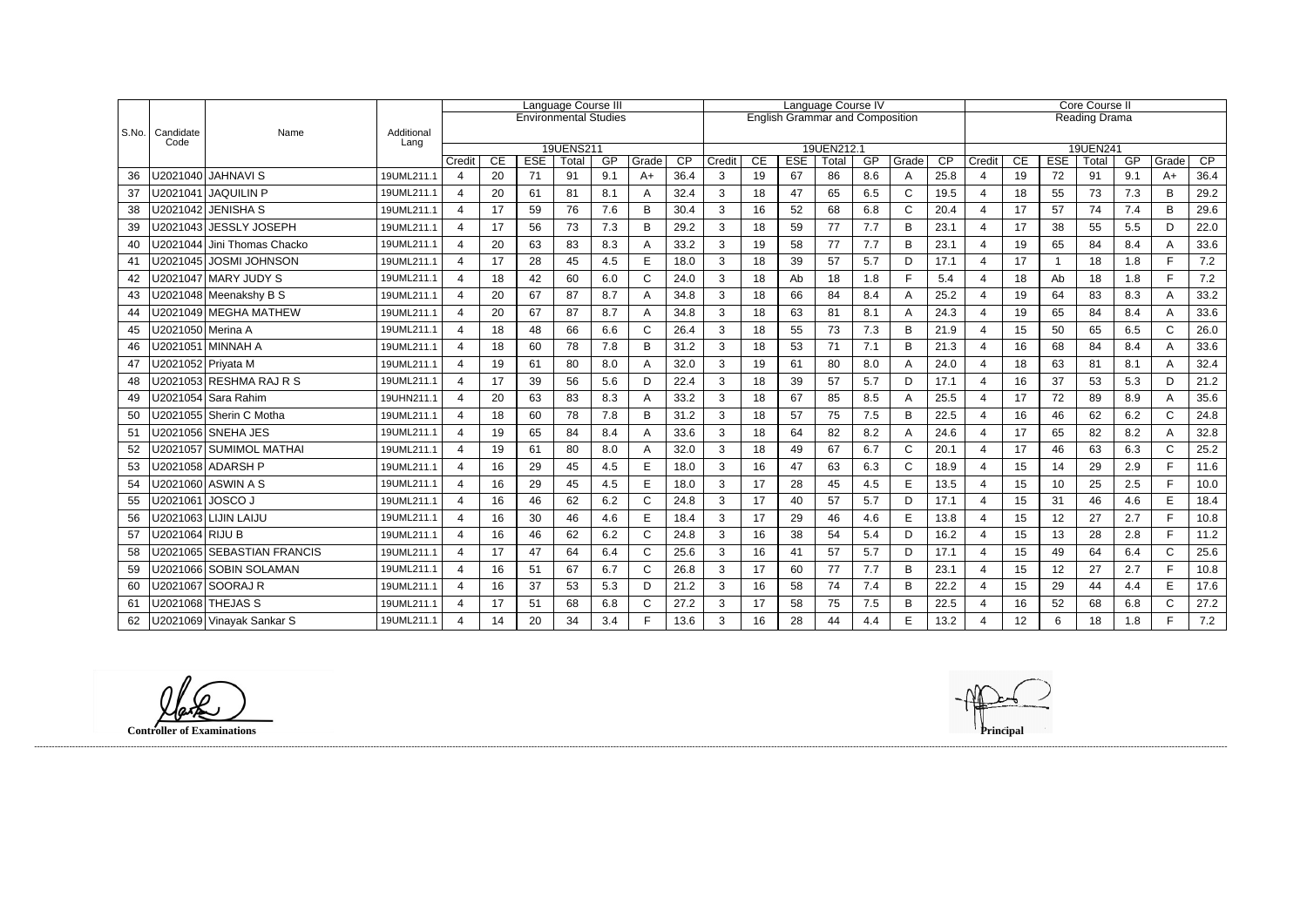|                |                    |                              |                    | <b>Complementary Course III</b> |    |                |                                    |     |              |                                | <b>Complementary Course IV</b> |                                                            |    |    |     |              |      |  |  |
|----------------|--------------------|------------------------------|--------------------|---------------------------------|----|----------------|------------------------------------|-----|--------------|--------------------------------|--------------------------------|------------------------------------------------------------|----|----|-----|--------------|------|--|--|
|                |                    |                              |                    |                                 |    |                | History of English Literature - II |     |              | <b>History of Indian Media</b> |                                |                                                            |    |    |     |              |      |  |  |
| S.No.          | Candidate<br>Code  | Name                         | Additional<br>Lang |                                 |    |                |                                    |     |              |                                |                                |                                                            |    |    |     |              |      |  |  |
|                |                    |                              |                    | Credit                          | CE | <b>ESE</b>     | 19UEN231                           | GP  | Grade        | CP                             | Credit                         | 19UCJ231<br><b>ESE</b><br>CP<br>CE<br>GP<br>Grade<br>Total |    |    |     |              |      |  |  |
|                |                    | U2021001 ACHALA L NAIR       | 19UFR211.1         | 3                               | 20 | 72             | Total<br>92                        | 9.2 | $A+$         | 27.6                           | 3                              | 19                                                         | 62 | 81 | 8.1 | A            | 24.3 |  |  |
| $\overline{2}$ |                    | U2021002 Aiswarya M S        | 19UFR211.1         | 3                               | 17 | 44             | 61                                 | 6.1 | $\mathsf{C}$ | 18.3                           | 3                              | 18                                                         | 61 | 79 | 7.9 | B            | 23.7 |  |  |
| 3              |                    | U2021003 ANCY THOMAS         | 19UFR211.1         | 3                               | 16 | 41             | 57                                 | 5.7 | D            | 17.1                           | 3                              | 18                                                         | 49 | 67 | 6.7 | C            | 20.1 |  |  |
| $\overline{4}$ |                    | U2021004 CHRISTINA RONALD    | 19UFR211.1         | 3                               | 19 | 70             | 89                                 | 8.9 | A            | 26.7                           | 3                              | 17                                                         | 62 | 79 | 7.9 | B            | 23.7 |  |  |
| 5              |                    | U2021005 Florence Mol        | 19UFR211.1         | 3                               | 16 | 41             | 57                                 | 5.7 | D            | 17.1                           | 3                              | 17                                                         | 57 | 74 | 7.4 | B            | 22.2 |  |  |
| 6              |                    | U2021006 Kavya Priya S       | 19UFR211.1         | 3                               | 19 | 67             | 86                                 | 8.6 | A            | 25.8                           | 3                              | 17                                                         | 60 | 77 | 7.7 | B            | 23.1 |  |  |
| $\overline{7}$ |                    | U2021007 Neha Mariyam Binu   | 19UFR211.1         | 3                               | 18 | 62             | 80                                 | 8.0 | A            | 24.0                           | 3                              | 18                                                         | 62 | 80 | 8.0 | Α            | 24.0 |  |  |
| 8              |                    | U2021008 SNEHA ANN JOHN      | 19UFR211.1         | 3                               | 17 | 45             | 62                                 | 6.2 | $\mathsf{C}$ | 18.6                           | 3                              | 18                                                         | 51 | 69 | 6.9 | C            | 20.7 |  |  |
| 9              |                    | U2021009 ASHIK GEORGE        | 19UFR211.1         | 3                               | 17 | 32             | 49                                 | 4.9 | E            | 14.7                           | 3                              | 18                                                         | 51 | 69 | 6.9 | C            | 20.7 |  |  |
| 10             |                    | U2021010 JERSON KRISTRAJ     | 19UFR211.1         | 3                               | 14 | 4              | 18                                 | 1.8 | F            | 5.4                            | 3                              | 17                                                         | 16 | 33 | 3.3 | F            | 9.9  |  |  |
| 11             | U2021011 RAHUL R   |                              | 19UFR211.1         | 3                               | 14 | Ab             | 14                                 | 1.4 | F            | 4.2                            | 3                              | 17                                                         | Ab | 17 | 1.7 | F            | 5.1  |  |  |
| 12             |                    | U2021012 ANGELA HERMEN       | 19UHN211.1         | 3                               | 15 | 42             | 57                                 | 5.7 | D            | 17.1                           | 3                              | 17                                                         | 60 | 77 | 7.7 | B            | 23.1 |  |  |
| 13             |                    | U2021013 ANNIE T C           | 19UHN211.1         | 3                               | 17 | 57             | 74                                 | 7.4 | B            | 22.2                           | 3                              | 17                                                         | 66 | 83 | 8.3 | Α            | 24.9 |  |  |
| 14             |                    | U2021014 ARPITHA KRISHNAN    | 19UHN211.1         | 3                               | 18 | 58             | 76                                 | 7.6 | B            | 22.8                           | 3                              | 17                                                         | 60 | 77 | 7.7 | B            | 23.1 |  |  |
| 15             | U2021015 Gayatri S |                              | 19UHN211.1         | 3                               | 17 | 64             | 81                                 | 8.1 | A            | 24.3                           | 3                              | 18                                                         | 40 | 58 | 5.8 | D            | 17.4 |  |  |
| 16             |                    | U2021016 LEKSHMI ANAND       | 19UHN211.1         | 3                               | 18 | 56             | 74                                 | 7.4 | B            | 22.2                           | 3                              | 18                                                         | 61 | 79 | 7.9 | B            | 23.7 |  |  |
| 17             |                    | U2021017 MERRIN D' CRUZ      | 19UHN211.1         | 3                               | 17 | 54             | 71                                 | 7.1 | B            | 21.3                           | 3                              | 17                                                         | 66 | 83 | 8.3 | Α            | 24.9 |  |  |
| 18             |                    | U2021018 NANDANA PADMA KUMAR | 19UHN211.1         | 3                               | 18 | 56             | 74                                 | 7.4 | B            | 22.2                           | 3                              | 19                                                         | 66 | 85 | 8.5 | Α            | 25.5 |  |  |
| 19             |                    | U2021019 RESHMA R            | 19UHN211.1         | 3                               | 14 | 40             | 54                                 | 5.4 | D            | 16.2                           | 3                              | 18                                                         | 40 | 58 | 5.8 | D            | 17.4 |  |  |
| 20             |                    | U2021020 SHIJILA SHAJI       | 19UHN211.1         | 3                               | 17 | 44             | 61                                 | 6.1 | $\mathsf{C}$ | 18.3                           | 3                              | 17                                                         | 60 | 77 | 7.7 | B            | 23.1 |  |  |
| 21             |                    | U2021021 SNEHA LALU          | 19UHN211.1         | 3                               | 14 | 10             | 24                                 | 2.4 | F            | 7.2                            | 3                              | 17                                                         | 44 | 61 | 6.1 | $\mathsf{C}$ | 18.3 |  |  |
| 22             | U2021022 ARUN S    |                              | 19UHN211.1         | 3                               | 14 | 5              | 19                                 | 1.9 | F            | 5.7                            | 3                              | 17                                                         | 21 | 38 | 3.8 | F            | 11.4 |  |  |
| 23             |                    | U2021023 Nideesh kumar       | 19UHN211.1         | 3                               | 14 | 40             | 54                                 | 5.4 | D            | 16.2                           | 3                              | 18                                                         | 51 | 69 | 6.9 | $\mathsf{C}$ | 20.7 |  |  |
| 24             | U2021024 Suraj K s |                              | 19UHN211.1         | 3                               | 14 | $\overline{7}$ | 21                                 | 2.1 | E            | 6.3                            | 3                              | 17                                                         | 12 | 29 | 2.9 | F            | 8.7  |  |  |
| 25             |                    | U2021027 AKHILA RAJ          | 19UML211.1         | 3                               | 17 | 52             | 69                                 | 6.9 | $\cap$       | 20.7                           | 3                              | 17                                                         | 65 | 82 | 8.2 | Δ            | 24.6 |  |  |
| 26             |                    | U2021028 ALEENA J MARY       | 19UML211.1         | 3                               | 18 | 46             | 64                                 | 6.4 | $\mathsf{C}$ | 19.2                           | 3                              | 17                                                         | 60 | 77 | 7.7 | В            | 23.1 |  |  |
| 27             |                    | U2021029 ALEENA YESUDASAN    | 19UML211.1         | 3                               | 17 | 54             | 71                                 | 7.1 | B            | 21.3                           | 3                              | 17                                                         | 50 | 67 | 6.7 | C            | 20.1 |  |  |
| 28             |                    | U2021030 Ann Mariya J.       | 19UML211.1         | 3                               | 16 | 37             | 53                                 | 5.3 | D            | 15.9                           | 3                              | 17                                                         | 51 | 68 | 6.8 | C            | 20.4 |  |  |
| 29             |                    | U2021031 ANNIE JOHNSON       | 19UML211.1         | 3                               | 16 | 31             | 47                                 | 4.7 | E            | 14.1                           | 3                              | 17                                                         | 47 | 64 | 6.4 | $\mathsf{C}$ | 19.2 |  |  |
| 30             |                    | U2021033 AYANA AMMANAN B     | 19UML211.1         | 3                               | 18 | 68             | 86                                 | 8.6 | A            | 25.8                           | 3                              | 18                                                         | 56 | 74 | 7.4 | B            | 22.2 |  |  |
| 31             |                    | U2021034 CHANDANA A PILLAI   | 19UML211.1         | 3                               | 20 | 74             | 94                                 | 9.4 | $A+$         | 28.2                           | 3                              | 19                                                         | 65 | 84 | 8.4 | A            | 25.2 |  |  |
| 32             |                    | U2021035 CHRISTEENA MARY C   | 19UML211.1         | 3                               | 14 | 28             | 42                                 | 4.2 | Е            | 12.6                           | 3                              | 18                                                         | 52 | 70 | 7.0 | B            | 21.0 |  |  |
| 33             |                    | U2021036 D DEVIKA RAJ        | 19UML211.1         | 3                               | 15 | 33             | 48                                 | 4.8 | $\mathsf E$  | 14.4                           | 3                              | 17                                                         | 62 | 79 | 7.9 | В            | 23.7 |  |  |
| 34             |                    | U2021038 FAENAZ THOTTATHIL   | 19UML211.1         | 3                               | 14 | Ab             | 14                                 | 1.4 | F.           | 4.2                            | 3                              | 15                                                         | Ab | 15 | 1.5 | F            | 4.5  |  |  |
| 35             |                    | U2021039 GOURI M S           | 19UML211.1         | 3                               | 20 | 72             | 92                                 | 9.2 | A+           | 27.6                           | 3                              | 19                                                         | 65 | 84 | 8.4 | A            | 25.2 |  |  |

**Controller of Examinations** 

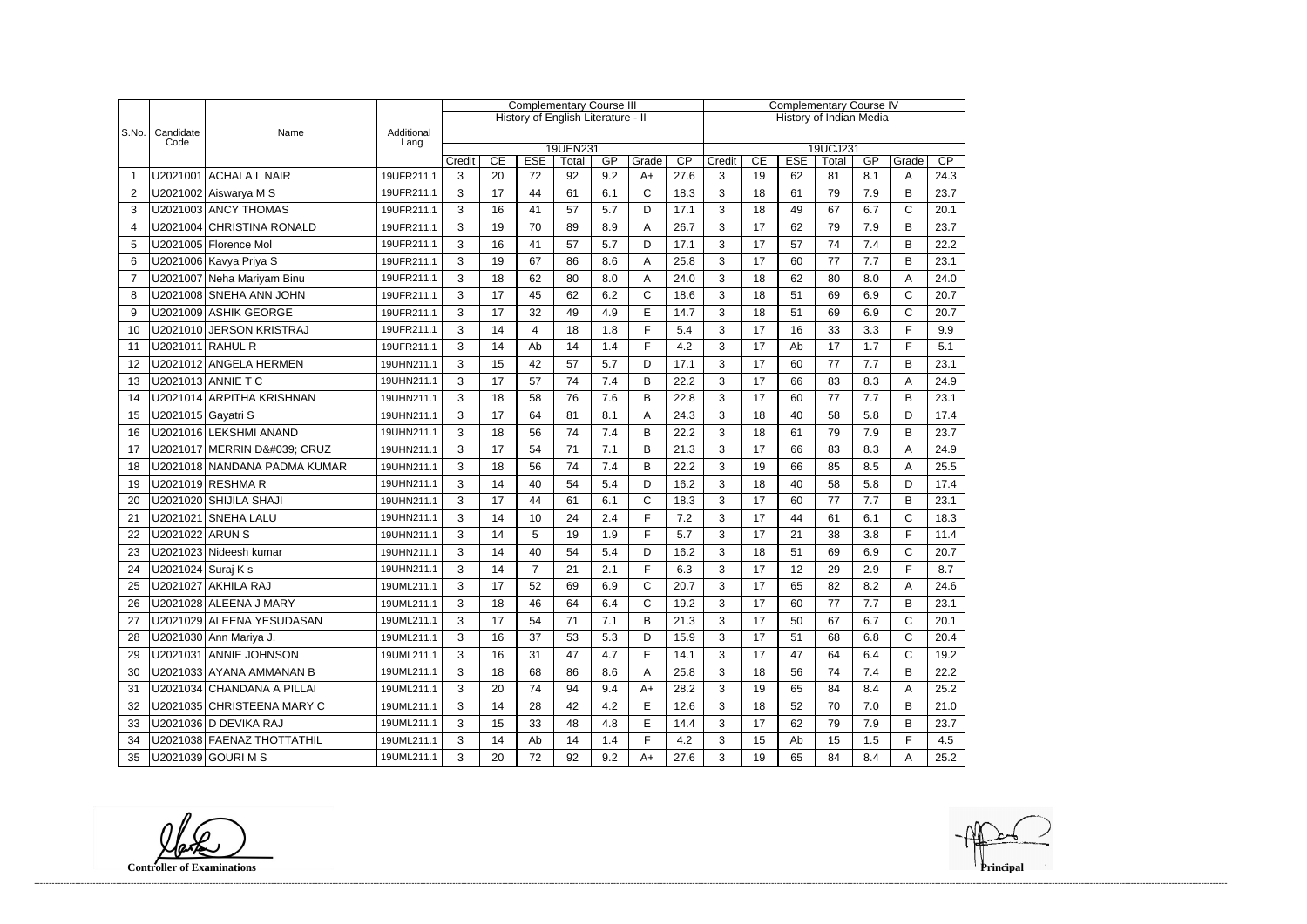|       |                    |                            |                    | <b>Complementary Course III</b> |    |                |                                    |     |              |                                |        |                                |            |          |     |              |      |  |
|-------|--------------------|----------------------------|--------------------|---------------------------------|----|----------------|------------------------------------|-----|--------------|--------------------------------|--------|--------------------------------|------------|----------|-----|--------------|------|--|
|       |                    |                            |                    |                                 |    |                |                                    |     |              | <b>Complementary Course IV</b> |        |                                |            |          |     |              |      |  |
|       |                    |                            |                    |                                 |    |                | History of English Literature - II |     |              |                                |        | <b>History of Indian Media</b> |            |          |     |              |      |  |
| S.No. | Candidate<br>Code  | Name                       | Additional<br>Lang |                                 |    |                |                                    |     |              |                                |        |                                |            |          |     |              |      |  |
|       |                    |                            |                    |                                 |    |                | 19UEN231                           |     |              |                                |        |                                |            | 19UCJ231 |     |              |      |  |
|       |                    |                            |                    | Credit                          | CE | <b>ESE</b>     | Total                              | GP  | Grade        | CP                             | Credit | CE                             | <b>ESE</b> | Total    | GP  | Grade        | CP   |  |
| 36    | U2021040           | <b>JAHNAVI S</b>           | 19UML211.1         | 3                               | 19 | 72             | 91                                 | 9.1 | $A+$         | 27.3                           | 3      | 19                             | 63         | 82       | 8.2 | A            | 24.6 |  |
| 37    | U2021041           | <b>JAQUILIN P</b>          | 19UML211.1         | 3                               | 17 | 54             | 71                                 | 7.1 | B            | 21.3                           | 3      | 17                             | 56         | 73       | 7.3 | B            | 21.9 |  |
| 38    | U2021042           | <b>JENISHA S</b>           | 19UML211.1         | 3                               | 15 | 42             | 57                                 | 5.7 | D            | 17.1                           | 3      | 17                             | 49         | 66       | 6.6 | $\mathsf{C}$ | 19.8 |  |
| 39    | U2021043           | <b>JESSLY JOSEPH</b>       | 19UML211.1         | 3                               | 16 | 32             | 48                                 | 4.8 | E            | 14.4                           | 3      | 18                             | 53         | 71       | 7.1 | B            | 21.3 |  |
| 40    | U2021044           | Jini Thomas Chacko         | 19UML211.1         | 3                               | 19 | 62             | 81                                 | 8.1 | A            | 24.3                           | 3      | 19                             | 61         | 80       | 8.0 | A            | 24.0 |  |
| 41    | U2021045           | <b>JOSMI JOHNSON</b>       | 19UML211.1         | 3                               | 14 | 11             | 25                                 | 2.5 | F            | 7.5                            | 3      | 15                             | 23         | 38       | 3.8 | E            | 11.4 |  |
| 42    |                    | U2021047 MARY JUDY S       | 19UML211.1         | 3                               | 14 | Ab             | 14                                 | 1.4 | F.           | 4.2                            | 3      | 18                             | 42         | 60       | 6.0 | $\mathsf{C}$ | 18.0 |  |
| 43    |                    | U2021048 Meenakshy B S     | 19UML211.1         | 3                               | 18 | 52             | 70                                 | 7.0 | B            | 21.0                           | 3      | 19                             | 61         | 80       | 8.0 | A            | 24.0 |  |
| 44    |                    | U2021049 MEGHA MATHEW      | 19UML211.1         | $\mathfrak{S}$                  | 18 | 55             | 73                                 | 7.3 | B            | 21.9                           | 3      | 18                             | 62         | 80       | 8.0 | A            | 24.0 |  |
| 45    | U2021050 Merina A  |                            | 19UML211.1         | 3                               | 15 | 43             | 58                                 | 5.8 | D            | 17.4                           | 3      | 18                             | 45         | 63       | 6.3 | $\mathsf{C}$ | 18.9 |  |
| 46    |                    | U2021051 MINNAH A          | 19UML211.1         | 3                               | 17 | 45             | 62                                 | 6.2 | $\mathsf{C}$ | 18.6                           | 3      | 18                             | 55         | 73       | 7.3 | B            | 21.9 |  |
| 47    | U2021052 Priyata M |                            | 19UML211.1         | 3                               | 18 | 62             | 80                                 | 8.0 | A            | 24.0                           | 3      | 18                             | 56         | 74       | 7.4 | B            | 22.2 |  |
| 48    |                    | U2021053 RESHMA RAJ R S    | 19UML211.1         | 3                               | 14 | 14             | 28                                 | 2.8 | F            | 8.4                            | 3      | 18                             | 30         | 48       | 4.8 | E            | 14.4 |  |
| 49    | U2021054           | Sara Rahim                 | 19UHN211.1         | 3                               | 18 | 67             | 85                                 | 8.5 | Α            | 25.5                           | 3      | 18                             | 56         | 74       | 7.4 | B            | 22.2 |  |
| 50    |                    | U2021055 Sherin C Motha    | 19UML211.1         | 3                               | 15 | 28             | 43                                 | 4.3 | E            | 12.9                           | 3      | 17                             | 18         | 35       | 3.5 | F            | 10.5 |  |
| 51    |                    | U2021056 SNEHA JES         | 19UML211.1         | 3                               | 15 | 63             | 78                                 | 7.8 | B            | 23.4                           | 3      | 17                             | 61         | 78       | 7.8 | B            | 23.4 |  |
| 52    |                    | U2021057 SUMIMOL MATHAI    | 19UML211.1         | $\mathfrak{S}$                  | 14 | 40             | 54                                 | 5.4 | D            | 16.2                           | 3      | 18                             | 51         | 69       | 6.9 | $\mathsf C$  | 20.7 |  |
| 53    |                    | U2021058 ADARSH P          | 19UML211.1         | 3                               | 15 | $\overline{7}$ | 22                                 | 2.2 | F            | 6.6                            | 3      | 15                             | 33         | 48       | 4.8 | $\mathsf E$  | 14.4 |  |
| 54    |                    | U2021060 ASWIN A S         | 19UML211.1         | 3                               | 14 | 9              | 23                                 | 2.3 | F.           | 6.9                            | 3      | 15                             | 28         | 43       | 4.3 | E            | 12.9 |  |
| 55    | U2021061           | <b>JOSCO J</b>             | 19UML211.1         | 3                               | 14 | 10             | 24                                 | 2.4 | F.           | 7.2                            | 3      | 17                             | 37         | 54       | 5.4 | D            | 16.2 |  |
| 56    |                    | U2021063 LIJIN LAIJU       | 19UML211.1         | 3                               | 14 | 3              | 17                                 | 1.7 | F            | 5.1                            | 3      | 15                             | 18         | 33       | 3.3 | F            | 9.9  |  |
| 57    | U2021064 RIJU B    |                            | 19UML211.1         | 3                               | 14 | $\overline{7}$ | 21                                 | 2.1 | F            | 6.3                            | 3      | 18                             | 38         | 56       | 5.6 | D            | 16.8 |  |
| 58    |                    | U2021065 SEBASTIAN FRANCIS | 19UML211.1         | 3                               | 14 | 30             | 44                                 | 4.4 | E            | 13.2                           | 3      | 17                             | 60         | 77       | 7.7 | B            | 23.1 |  |
| 59    |                    | U2021066 SOBIN SOLAMAN     | 19UML211.1         | 3                               | 14 | 8              | 22                                 | 2.2 | F.           | 6.6                            | 3      | 18                             | 18         | 36       | 3.6 | F            | 10.8 |  |
| 60    |                    | U2021067 SOORAJ R          | 19UML211.1         | 3                               | 14 | 22             | 36                                 | 3.6 | F            | 10.8                           | 3      | 17                             | 28         | 45       | 4.5 | E            | 13.5 |  |
| 61    | U2021068           | <b>THEJAS S</b>            | 19UML211.1         | 3                               | 14 | 22             | 36                                 | 3.6 | F.           | 10.8                           | 3      | 17                             | 44         | 61       | 6.1 | $\mathsf{C}$ | 18.3 |  |
| 62    |                    | U2021069 Vinayak Sankar S  | 19UML211.1         | 3                               | 14 | 4              | 18                                 | 1.8 | F            | 5.4                            | 3      | 15                             | Ab         | 15       | 1.5 | F            | 4.5  |  |

**Controller of Examinations**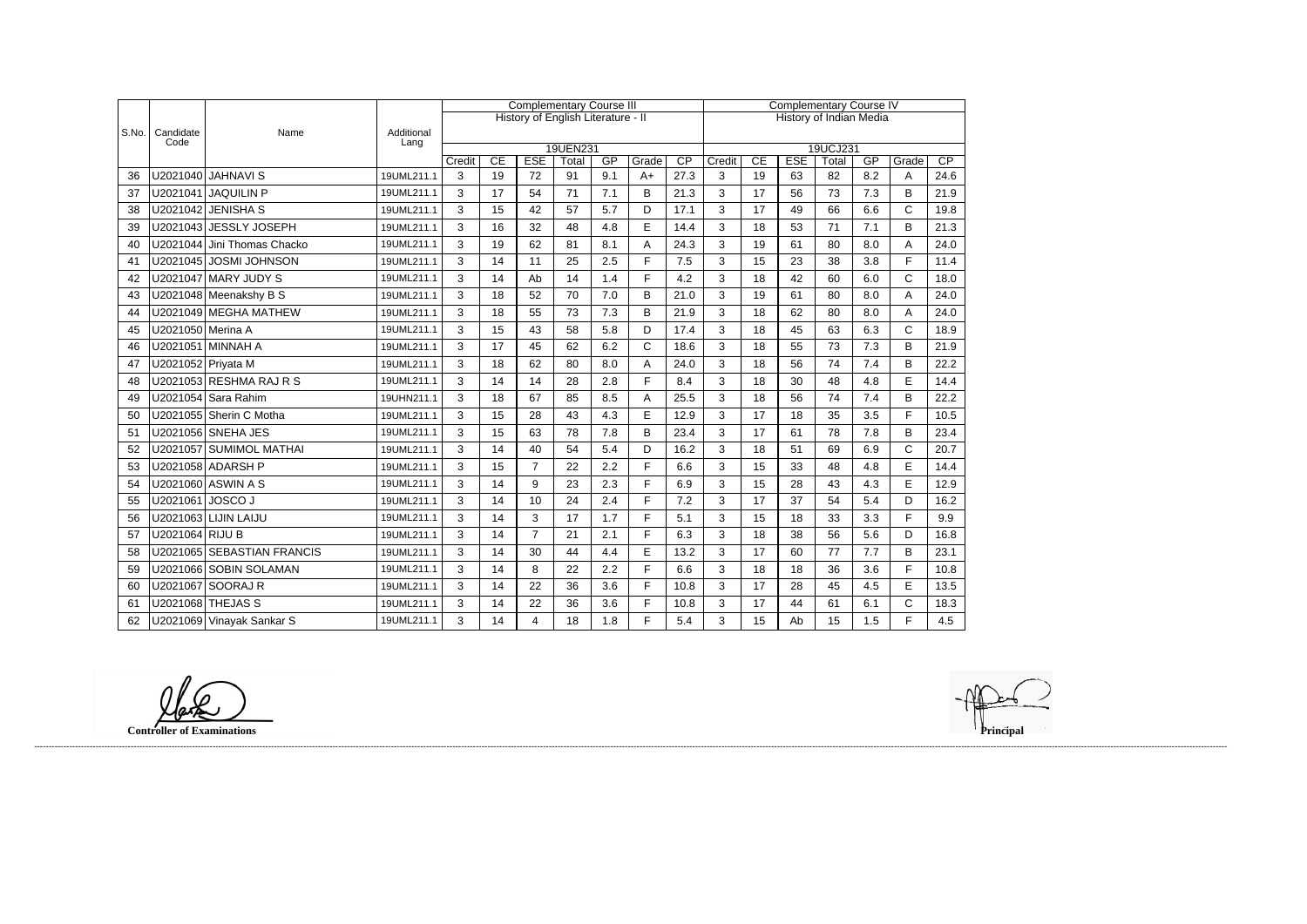|                |                    |                              |                    | Language Course V |    |                |       |     |       |                 |                |                |              |               |  |
|----------------|--------------------|------------------------------|--------------------|-------------------|----|----------------|-------|-----|-------|-----------------|----------------|----------------|--------------|---------------|--|
|                |                    |                              |                    |                   |    |                |       |     |       |                 |                |                |              |               |  |
| S.No.          | Candidate<br>Code  | Name                         | Additional<br>Lang |                   |    |                |       |     |       |                 | Total          | <b>SCPA</b>    | Grade        | Result        |  |
|                |                    |                              |                    | Credit            | CE | <b>ESE</b>     | Total | GP  | Grade | $\overline{CP}$ |                |                |              |               |  |
| -1             | U2021001           | <b>ACHALA L NAIR</b>         | 19UFR211.1         | 3                 | 19 | 68             | 87    | 8.7 | Α     | 26.1            | 167.1          | 8.36           | A            | PASSED        |  |
| $\overline{2}$ |                    | U2021002 Aiswarya M S        | 19UFR211.1         | 3                 | 15 | 51             | 66    | 6.6 | C     | 19.8            | 153.6          | 7.68           | $\mathsf B$  | <b>PASSED</b> |  |
| 3              |                    | U2021003 ANCY THOMAS         | 19UFR211.1         | 3                 | 16 | 59             | 75    | 7.5 | B     | 22.5            | 137.6          | 6.88           | C            | <b>PASSED</b> |  |
| 4              |                    | U2021004 CHRISTINA RONALD    | 19UFR211.1         | 3                 | 19 | 76             | 95    | 9.5 | $A+$  | 28.5            | 176.4          | 8.82           | A            | PASSED        |  |
| 5              |                    | U2021005 Florence Mol        | 19UFR211.1         | 3                 | 16 | 57             | 73    | 7.3 | В     | 21.9            | 148.8          | 7.44           | B            | PASSED        |  |
| 6              |                    | U2021006 Kavya Priya S       | 19UFR211.1         | 3                 | 19 | 72             | 91    | 9.1 | $A+$  | 27.3            | 169.5          | 8.48           | A            | PASSED        |  |
| 7              |                    | U2021007 Neha Mariyam Binu   | 19UFR211.1         | 3                 | 18 | 76             | 94    | 9.4 | $A+$  | 28.2            | 166.2          | 8.31           | A            | <b>PASSED</b> |  |
| 8              |                    | U2021008 SNEHA ANN JOHN      | 19UFR211.1         | 3                 | 14 | 42             | 56    | 5.6 | D     | 16.8            | 138.0          | 6.90           | C            | <b>PASSED</b> |  |
| 9              |                    | U2021009 ASHIK GEORGE        | 19UFR211.1         | 3                 | 13 | 31             | 44    | 4.4 | E     | 13.2            | 130.0          | 6.50           | $\mathsf{C}$ | PASSED        |  |
| 10             |                    | U2021010 JERSON KRISTRAJ     | 19UFR211.1         | 3                 | 13 | 4              | 17    | 1.7 | F     | 5.1             | $\blacksquare$ | $\overline{a}$ | F            | <b>FAILED</b> |  |
| 11             | U2021011 RAHUL R   |                              | 19UFR211.1         | 3                 | 13 | Ab             | 13    | 1.3 | F     | 3.9             |                |                | F            | <b>FAILED</b> |  |
| 12             |                    | U2021012 ANGELA HERMEN       | 19UHN211.1         | 3                 | 19 | 56             | 75    | 7.5 | B     | 22.5            | 132.1          | 6.61           | $\mathsf C$  | PASSED        |  |
| 13             |                    | U2021013 ANNIE T C           | 19UHN211.1         | 3                 | 19 | 70             | 89    | 8.9 | Α     | 26.7            | 163.3          | 8.17           | A            | <b>PASSED</b> |  |
| 14             |                    | U2021014 ARPITHA KRISHNAN    | 19UHN211.1         | 3                 | 13 | 72             | 85    | 8.5 | Α     | 25.5            | 157.8          | 7.89           | B            | PASSED        |  |
| 15             | U2021015 Gayatri S |                              | 19UHN211.1         | 3                 | 17 | 67             | 84    | 8.4 | Α     | 25.2            | 152.2          | 7.61           | B            | PASSED        |  |
| 16             |                    | U2021016 LEKSHMI ANAND       | 19UHN211.1         | 3                 | 20 | 70             | 90    | 9.0 | $A+$  | 27.0            | 158.5          | 7.93           | B            | PASSED        |  |
| 17             |                    | U2021017 MERRIN D' CRUZ      | 19UHN211.1         | 3                 | 18 | 72             | 90    | 9.0 | $A+$  | 27.0            | 167.8          | 8.39           | A            | <b>PASSED</b> |  |
| 18             |                    | U2021018 NANDANA PADMA KUMAR | 19UHN211.1         | 3                 | 20 | 73             | 93    | 9.3 | $A+$  | 27.9            | 172.8          | 8.64           | Α            | <b>PASSED</b> |  |
| 19             |                    | U2021019 RESHMA R            | 19UHN211.1         | 3                 | 19 | 62             | 81    | 8.1 | Α     | 24.3            | 126.0          | 6.30           | $\mathsf C$  | PASSED        |  |
| 20             |                    | U2021020 SHIJILA SHAJI       | 19UHN211.1         | 3                 | 20 | 68             | 88    | 8.8 | Α     | 26.4            | 142.9          | 7.15           | B            | PASSED        |  |
| 21             | U2021021           | <b>SNEHA LALU</b>            | 19UHN211.1         | 3                 | 17 | 57             | 74    | 7.4 | B     | 22.2            |                |                | F            | <b>FAILED</b> |  |
| 22             | U2021022 ARUN S    |                              | 19UHN211.1         | 3                 | 17 | 28             | 45    | 4.5 | E     | 13.5            | $\blacksquare$ | $\overline{a}$ | F            | <b>FAILED</b> |  |
| 23             |                    | U2021023 Nideesh kumar       | 19UHN211.1         | 3                 | 14 | 68             | 82    | 8.2 | Α     | 24.6            | 143.3          | 7.17           | B            | <b>PASSED</b> |  |
| 24             | U2021024 Suraj K s |                              | 19UHN211.1         | 3                 | 15 | $\overline{2}$ | 17    | 1.7 | F     | 5.1             |                |                | F            | <b>FAILED</b> |  |
| 25             |                    | U2021027 AKHILA RAJ          | 19UML211.1         | 3                 | 19 | 52             | $71$  | 7.1 | B     | 21.3            | 157.3          | 7.87           | B            | <b>PASSED</b> |  |
| 26             |                    | U2021028 ALEENA J MARY       | 19UML211.1         | 3                 | 19 | 58             | 77    | 7.7 | B     | 23.1            |                | $\blacksquare$ | F            | <b>FAILED</b> |  |
| 27             |                    | U2021029 ALEENA YESUDASAN    | 19UML211.1         | 3                 | 19 | 56             | 75    | 7.5 | B     | 22.5            | 148.2          | 7.41           | B            | PASSED        |  |
| 28             |                    | U2021030 Ann Mariya J.       | 19UML211.1         | 3                 | 19 | 35             | 54    | 5.4 | D     | 16.2            | 127.9          | 6.40           | C            | PASSED        |  |
| 29             |                    | U2021031 ANNIE JOHNSON       | 19UML211.1         | 3                 | 19 | 56             | 75    | 7.5 | В     | 22.5            | 138.2          | 6.91           | $\mathsf{C}$ | <b>PASSED</b> |  |
| 30             |                    | U2021033 AYANA AMMANAN B     | 19UML211.1         | 3                 | 19 | 60             | 79    | 7.9 | B     | 23.7            | 164.4          | 8.22           | Α            | PASSED        |  |
| 31             |                    | U2021034 CHANDANA A PILLAI   | 19UML211.1         | 3                 | 19 | 64             | 83    | 8.3 | A     | 24.9            | 173.6          | 8.68           | Α            | <b>PASSED</b> |  |
| 32             |                    | U2021035 CHRISTEENA MARY C   | 19UML211.1         | 3                 | 19 | 54             | 73    | 7.3 | В     | 21.9            | 131.0          | 6.55           | $\mathsf{C}$ | PASSED        |  |
| 33             |                    | U2021036 D DEVIKA RAJ        | 19UML211.1         | 3                 | 19 | 53             | 72    | 7.2 | B     | 21.6            | 143.8          | 7.19           | B            | PASSED        |  |
| 34             |                    | U2021038 FAENAZ THOTTATHIL   | 19UML211.1         | 3                 | 19 | Ab             | 19    | 1.9 | F     | 5.7             |                |                | F            | <b>FAILED</b> |  |
| 35             |                    | U2021039 GOURI M S           | 19UML211.1         | 3                 | 19 | 57             | 76    | 7.6 | B     | 22.8            | 171.4          | 8.57           | A            | <b>PASSED</b> |  |

**Controller of Examinations**